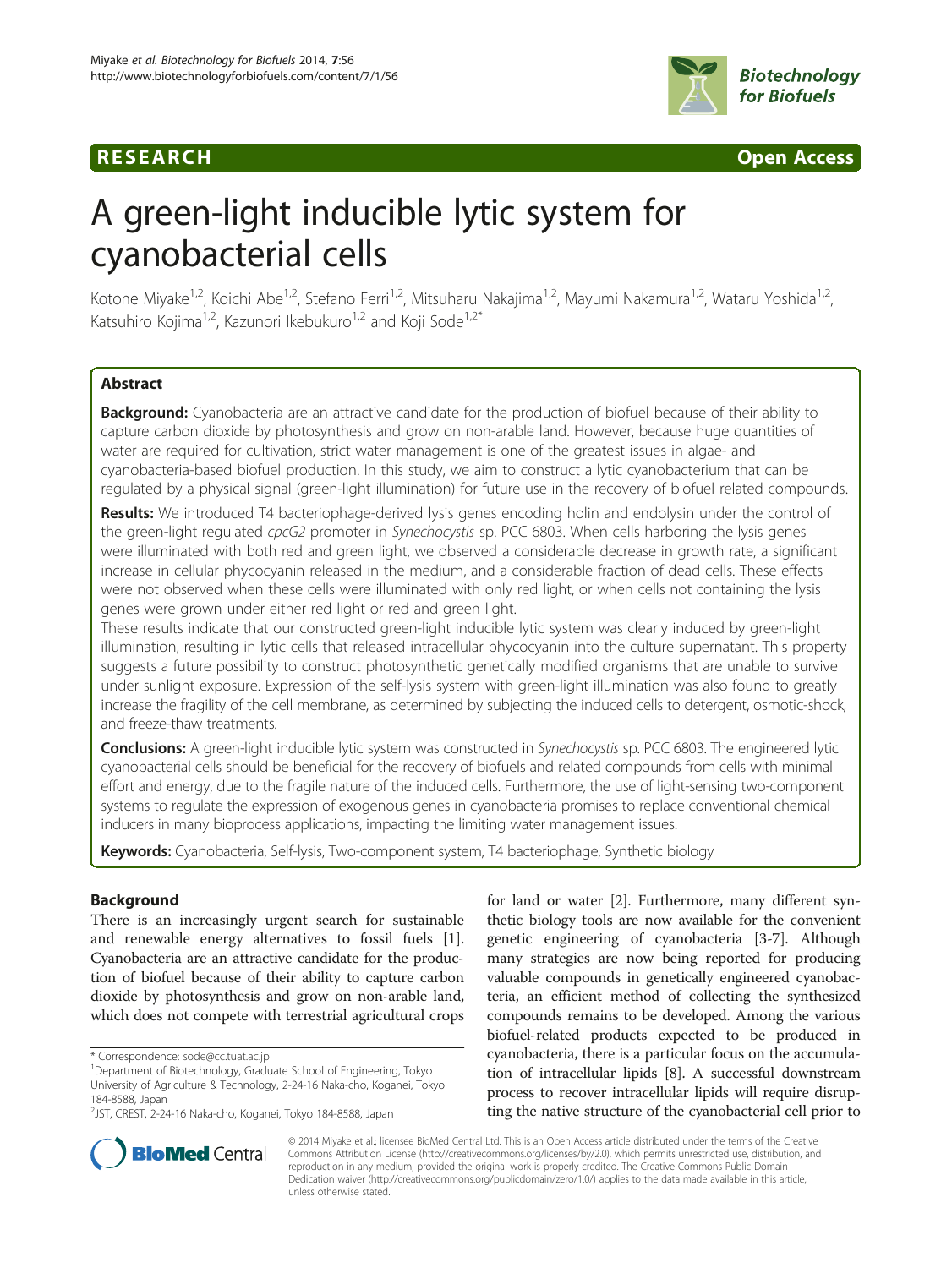extraction with solvents. Mechanical methods have generally been used to disrupt cells, such as by cell homogenizer, bead mill, ultrasound, French press, and autoclave. Non-mechanical methods, such as freeze-thaw, organic solvents, detergents, osmotic shock, acid, base, and enzyme reactions have also been employed. The use of supercritical methanol to convert wet algae to biodiesel has also been recently reported [[9\]](#page-7-0). However, energy consumption is a concern for mechanical methods, while non-mechanical methods require additional steps for removing the chemicals, resulting in extra costs. More efficient and cost-effective methods must therefore be designed.

An additional advantage of using algae for biofuel production is the possibility of using water that is unsuitable for land crops, such as saline water from aquifers and seawater, especially when using marine-derived strains. At the same time, strict water management is one of the greatest issues in biofuel production. Considering the use of huge quantities of water required for algal cultivation, water recycling is an essential feature. Most of the genetic tools developed for cyanobacterial bioprocesses are based on chemical induction. Since the removal of such chemicals is required for recycling the water for cultivation, chemical induction methods are not appropriate for industrial processes.

Liu and Curtiss reported pioneer work on a programmed cell lysis system for the cyanobacterium Synechocystis sp. PCC 6803 (hereafter Synechocystis) [[10](#page-7-0)]. This system consists of a constitutively expressed P22 bacteriophage-derived endolysin and auxiliary enzyme, and P22 holin expressed under a nickel-ion inducible promoter, which originates from the Synechocystis nrsBACD operon involved in  $Ni<sup>2+</sup>$  resistance [\[11\]](#page-7-0). This lysis system was somewhat successful in that the expression of lysis genes could be regulated inside cyanobacterial cells, and therefore contributes to reducing the energy required for extraction of the intracellular product. However, the use of a nickel-ion induction system limits its feasible application for future biofuel production processes [\[12](#page-7-0)].

We propose a novel process to prepare lytic cyanobacteria that can be regulated by a physical signal, greenlight illumination, for future use in the recovery of biofuel-related compounds (Figure [1\)](#page-2-0). Synechocystis possesses light responsive two-component systems, such as the CcaS/CcaR two-component system, which responds to red/green light [[13](#page-7-0)]. The cyanobacteriochrome CcaS and response regulator CcaR regulate the expression of cpcG2, encoding a phycobilisome linker protein. The expression of cpcG2 is up-regulated by green-orange light (550-600 nm) and down-regulated by red light (672 nm). By placing T4 phage-derived lysis genes under the control of the cpcG2 promoter on a broad host range vector

and introducing it into Synechocystis, we designed a green-light inducible lytic cyanobacteria for future use in the recovery of biofuel-related compounds.

# Results and discussion

#### Green-light induction of cell lysis

The T4 phage-derived lysis genes encoding holin, endolysin, and antiholin [\[14](#page-7-0)-[17\]](#page-7-0) were introduced into Synechocystis on the broad host range vector pKT230 [[18\]](#page-7-0), which has been utilized for the recombinant expression in both freshwater and marine cyanobacterial strains [[19-24\]](#page-7-0). To link the lysis genes to the endogenous CcaS/CcaR two-component system for green-light regulation, the region upstream of the Synechocystis cpcG2 gene was amplified by PCR and inserted upstream of the T4 holin and endolysin genes (Figure [1](#page-2-0)). Antiholin was inserted downstream of a weak constitutive promoter to prevent premature lysis from leaky expression of the holin and endolysin genes prior to induction (data not shown). Synechocystis transformed with the pKT230 empty vector (Synechocystis/pKT230) or pKT230 harboring the above lysis cassette (Synechocystis/pKTLYS) were grown at 30°C under red-light illumination (660 nm,  $20 \mu$ mol m<sup>-2</sup> s<sup>-1</sup>) alone or under simultaneous red- and green-light illumination (520 nm, 20 µmol m<sup>-2</sup> s<sup>-1</sup>).

Figure [2](#page-2-0) shows the cell growth of Synechocystis/ pKT230 (Figure [2](#page-2-0)A, B) and Synechocystis/pKTLYS (Figure [2C](#page-2-0), D) under continuous red-light illumination (Figure [2](#page-2-0)A, C) or under red-light illumination for 84 hours followed by simultaneous red- and green-light illumination (Figure [2B](#page-2-0), D). In order to investigate cell lysis, phycocyanin-derived fluorescence of the culture supernatant was also monitored as an indicator of the leakage of intracellular components [\[25](#page-7-0)]. Cell growth reached the early logarithmic phase after approximately 80 hours of cultivation under red-light illumination, with no significant difference in growth rate between Synechocystis/ pKT230 and Synechocystis/pKTLYS. In both cultures, no phycocyanin-derived fluorescence was observed under red-light illumination. After 84 hours of incubation under red-light illumination, some cells were transferred for a further 64 hours under simultaneous red- and green-light illumination (Figure [2](#page-2-0)B, D). The additional green-light illumination did not cause any significant change in the cellular growth of Synechocystis/pKT230 (Figure [2B](#page-2-0)) when compared with cultivation under red-light illumination alone (Figure [2A](#page-2-0)). In contrast, the culture of Synechocystis/pKTLYS under simultaneous red- and green-light illumination showed a considerable decrease in growth rate at about 48 hours after starting greenlight illumination (Figure [2D](#page-2-0)). The cell growth of Synechocystis/pKTLYS under only red-light illumination (Figure [2](#page-2-0)C) was similar with that of the Synechocystis/ pKT230 cultures (Figure [2A](#page-2-0), B). More remarkably, the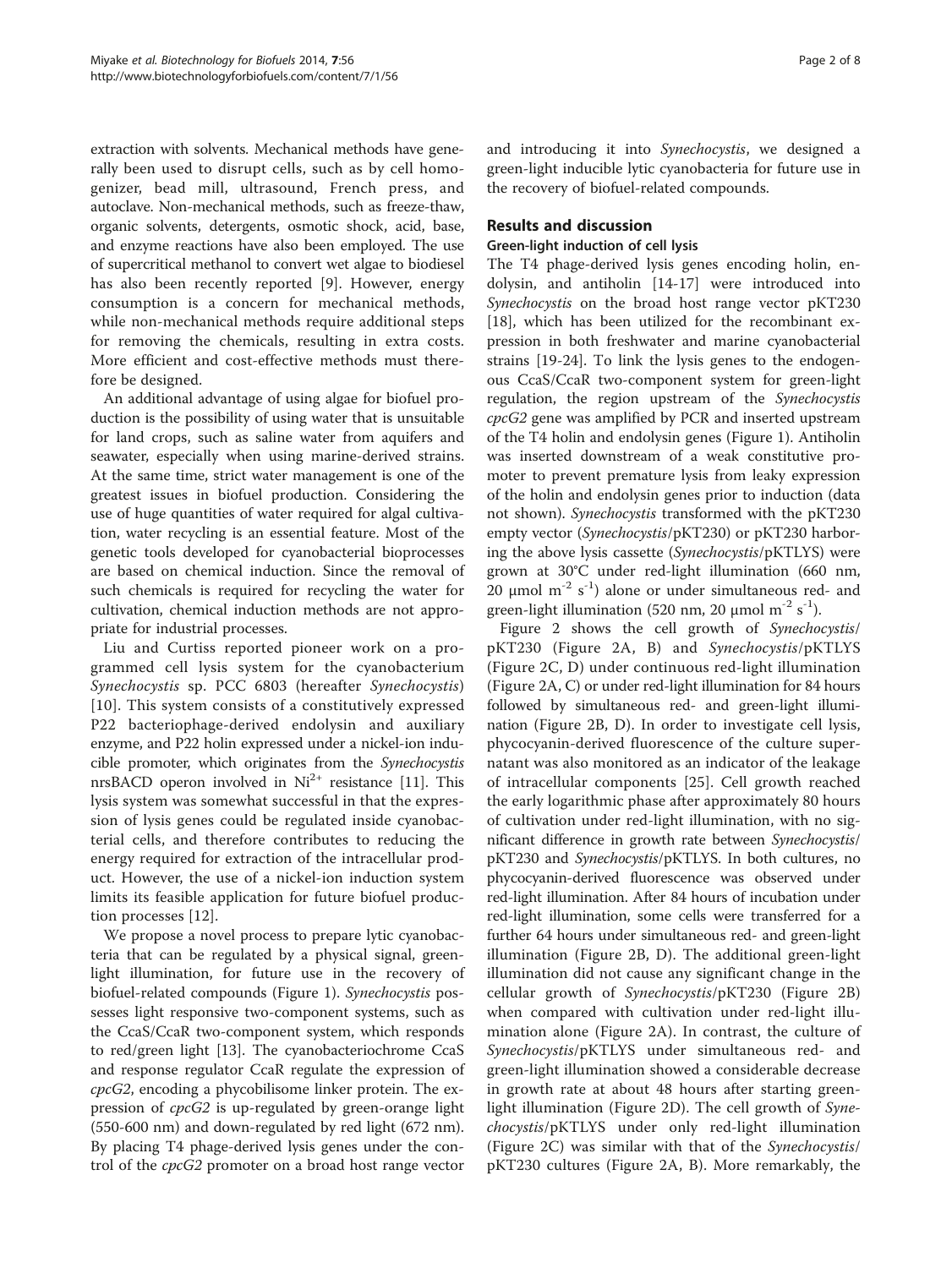<span id="page-2-0"></span>



fluorescence intensity (squares with dashed line; excitation: 620 nm, emission: 650 nm), representing leaked phycocyanin, of Synechocystis/pKT230 (A and B) and Synechocystis/pKTLYS (C and D). The cells were grown under either continuous red-light illumination (A and C) or under red light for 84 hours followed by simultaneous red- and green-light illumination (B and D).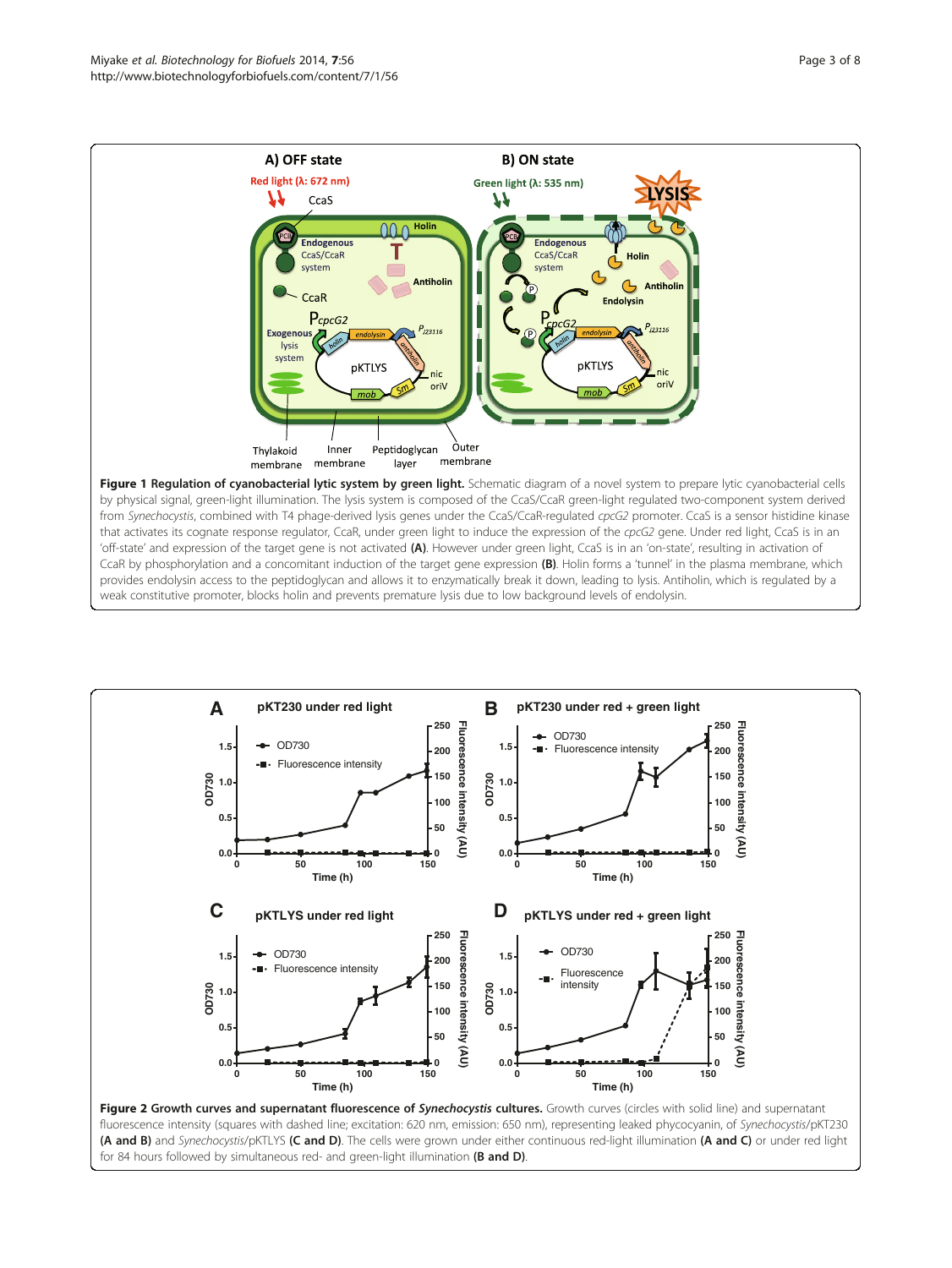drastic increase in the phycocyanin fluorescence in the supernatant was observed only in Synechocystis/pKTLYS under simultaneous red- and green-light illumination, at about 64 hours after starting green-light illumination. Considering that no phycocyanin-derived fluorescence was observed from the culture supernatant of Synechocystis/pKT230 under both illumination conditions (Figure [2](#page-2-0)A, B), as well as from the culture supernatant of Synechocystis/pKTLYS under only red-light illumination (Figure [2](#page-2-0)C), the observed fluorescence increase from green-light illuminated Synechocystis/pKTLYS was due to the induction of lysis genes by the introduced functional green-light regulated promoter region, causing the partial leakage of intracellular proteins including phycocyanin. The observed decrease in the cell growth of green-light illuminated Synechocystis/pKTLYS culture was possibly due to cell death caused by increased cell permeability resulting from the green-light induced lysis gene products.

To confirm that the green-light sensing system induced the lysis genes, we investigated the mRNA level of T4 holin, whose transcription was designed to be regulated by the green-light activated response regulator CcaR. The culture of Synechocystis/pKTLYS was sampled at 2, 5, 8, 12, and 24 hours after starting green-light illumination, and the level of T4 holin mRNA was analyzed by reverse transcription PCR (RT-PCR) (Figure 3). The transcriptional level of T4 holin after initiating green-light illumination was approximately threefold higher than those of cells cultivated under only red-light illumination. After 24 hours, the transcription level under green light decreased down to the basal mRNA level observed under red light. The T4 holin gene was therefore regulated under the green-light sensing system, and was induced by greenlight illumination prior to the observable phenotypic



changes, such as the leakage of phycocyanin and decrease of cell growth.

These results indicated that our constructed greenlight induced lytic system was repressed under the cultivation conditions with red-light illumination, and was clearly induced under green-light illumination, resulting in lytic cells that released intracellular phycocyanin into the culture supernatant.

#### Characterization of lytic cyanobacterial cells

The prepared lytic cells of Synechocystis/pKTLYS expressing lysis genes under green-light illumination were then characterized by monitoring leakage of phycocyanin under various treatments to confirm their increased cell fragility, such as detergent (Triton X-100), freeze-thaw, or osmotic shock treatments (Figure [4](#page-4-0)). The condition of the Synechocystis plasma membrane was also investigated by SYTOX Green nucleic acid staining (Life technologies, MD, United States) (Figure [5\)](#page-5-0).

Triton X-100 treatment did not cause significant leakage of phycocyanin from Synechocystis/pKT230 cells to the supernatant. However, Triton X-100 treatment caused cells from Synechocystis/pKTLYS induced under green light to release over 20-fold more phycocyanin than Synechocystis/pKTLYS cultivated under continuous red light. Similarly, osmotic-shock and freeze-thaw treatments resulted in 1.2 and 11%, respectively, of phycocyanin release to the supernatant from Synechocystis/pKTLYS cultivated under continuous red-light illumination compared to red and green light.

SYTOX Green is a fluorescent indicator dye commonly used to assess cell death by tightly binding to nucleic acids in cells whose plasma membranes have lost integrity [[26](#page-7-0)]. Microscopic analysis revealed that only  $2.7 \pm 1.7\%$  and 3.3 ± 3.3% of the Synechocystis/pKT230 cells cultivated under continuous red-light illumination and under greenlight illumination, respectively, were stained with SYTOX Green. Comparable results were observed with the noninduced Synechocystis/pKTLYS, where only  $5.7 \pm 2.3\%$  of the cells were stained. In sharp contrast,  $39 \pm 19\%$  of the Synechocystis/pKTLYS cells cultivated under green light were stained, indicating that a considerable fraction of the cells had compromised membranes as a result of the green-light induced lysis genes.

These results demonstrate that the green-light induced lytic system caused partial-cell lysis, rendering the cell membranes fragile. These cells could then easily be further disrupted under mild stress, such as osmotic shock or incubation with detergent. Thus, prepared lytic cyanobacterial cells should be beneficial for the recovery of biofuels and related compounds from cells, since the fragile nature of the induced cells helps to minimize the energy needed to disrupt the cell wall. Moreover, the fact that the developed system is induced by a signal transduction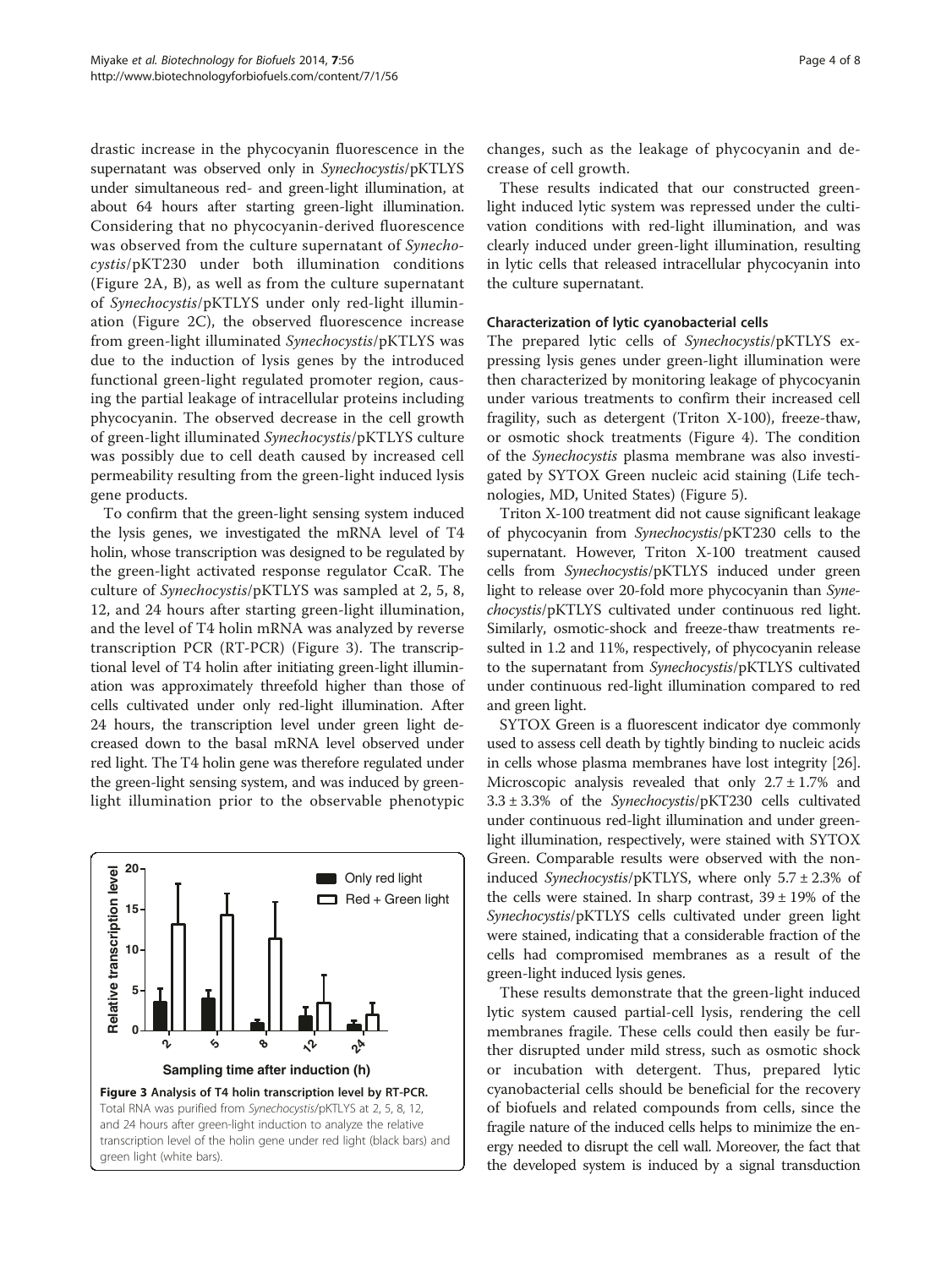<span id="page-4-0"></span>

system responding to a physical signal (a change in the wavelength of light) is definitely advantageous over chemical induction, which results in the culture medium remaining contaminated by the chemical inducer. One of the important issues to be addressed before realizing the microalgal bioprocesses for biofuels is the minimization of water used for cultivation; the recycling of the culture medium is therefore ideal. However, compounds used in chemical-based signal transduction systems are technically quite difficult to remove or recover, and are also energetically unfavorable for industrial applications. In practice, cyanobacterial cells will be cultured under continuous illumination of sunlight with a filter to cut out green light, and will then be easily induced by removing the filter, allowing all wavelengths of light, including green light, to reach the cyanobacterial cells.

Another potential beneficial feature of the green-light inducible lytic system is that cell growth slows down greatly. The SYTOX Green staining experiment indicated that the system can be used to induce cell death by green-light exposure. This property suggests a future possibility to construct a photosynthetic genetically modified organism (GMO) that is unable to survive under sunlight exposure. Although the system still needs to be improved, we have demonstrated a potential future platform concept for photoautotrophic GMOs unable to survive if accidentally released into the natural habitat.

# **Conclusions**

We succeeded in genetically engineering a green-light inducible lytic system in Synechocystis. Illumination of the engineered cyanobacteria resulted in a considerably reduced growth rate and we demonstrated using osmotic shock, freeze-thaw, and detergent treatments, as well as by SYTOX Green staining, that the plasma membranes were compromised. The use of light-sensing two-

component systems to regulate the expression of exogenous genes in cyanobacteria promises to replace conventional chemical inducers in many bioprocess applications, impacting the limiting water management issues. The ability to use such a system to regulate cyanobacterial lysis also has the potential to replace the inconvenient and expensive mechanical cell disruption methods. The proposed system demonstrated a potential future platform concept for photoautotrophic GMOs that are unable to survive under sunlight if accidentally released in the natural habitat.

# **Methods**

# Plasmids and strains

All gene constructs were created by standard DNA manipulations using Escherichia coli DH5α. Using overlap extension PCR, we constructed the green-light inducible lysis cassette containing the following in order: (1)  $P_{\text{cpcG2}}$ , the region containing the promoter regulated by CcaS-CcaR green-light sensor; (2) T4 holin gene; (3) T4 endolysin gene; (4) double transcriptional terminator (BioBrick part BBa\_B0015) (BioBrick foundation, MA, United State); (5) constitutive promoter (BioBrick part BBa\_J23116); (6) antiholin gene; and (7) double transcriptional terminator (BioBrick part BBa\_B0015). To increase the expression level of the T4 holin gene, the exogenous Shine-Dalgarno-like sequence from the upstream region of the *cpcB* gene of *Synechococcus* sp. PCC 7002 (5′-TAGGAGATAAAAATA-3′) was inserted upstream of the start codon of the T4 holin gene by inverse PCR [\[27\]](#page-7-0). The lysis cassette (entire sequence and gene organization provided in Additional files [1](#page-6-0) and [2](#page-6-0)) was inserted into the PstI sites of the RSF1010-derived broad host range vector pKT230, removing the kanamycin resistance gene and keeping the streptomycin resistance gene. All primers used for constructing the lysis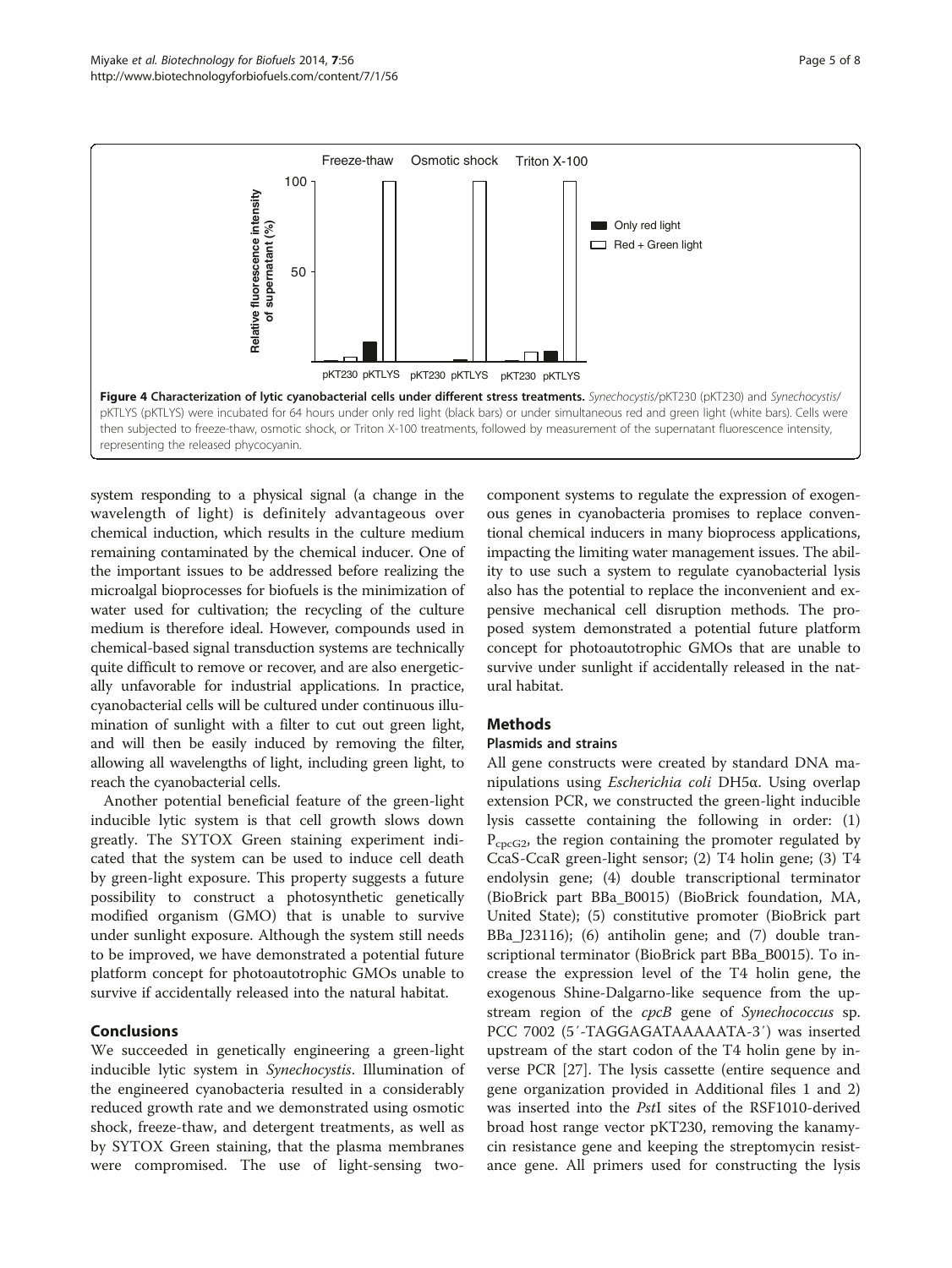<span id="page-5-0"></span>

Biozero BZ-8000 (Keyence, Osaka, Japan) (excitation: 485 nm, emission: 520 nm).

cassette are listed in Additional file [3](#page-6-0). Synechocystis was grown with gentle shaking (100 rpm) in 100 mL Erlenmeyer flasks containing 40 mL BG11 medium (0% NaCl) [[28](#page-7-0)] supplemented with 10 mM TES–KOH (pH 7.4). Synechocystis transformed with pKT230-derived vectors were grown in the same medium supplemented with 50 μg/mL streptomycin. Cyanobacterial cells were cultured at 30°C under continuous overhead illumination provided by red-light (620 nm) light-emitting diode (Panasonic, Osaka, Japan) at an intensity of 20  $\mu$ mol m<sup>-2</sup> s<sup>-1</sup>. For gene induction, the cultures were also illuminated from below by green-light (520 nm) light-emitting diode (NK System, Osaka, Japan) at an intensity of 20  $\mu$ mol m<sup>-2</sup> s<sup>-1</sup>.

# Transformation of Synechocystis

A 40 mL linear phase culture (Optical density at 730 nm  $(OD_{730}) = 0.4$ ) of Synechocystis was harvested by centrifugation. The pellet was washed three times with decreasing volumes (30 mL, 20 mL, and 15 mL) of 1 mM HEPES buffer and re-suspended in 200 μL of the remaining liquid. For electroporation, 40 μL of the suspended cells were mixed with 500 ng plasmid DNA inside a 2 mm cuvette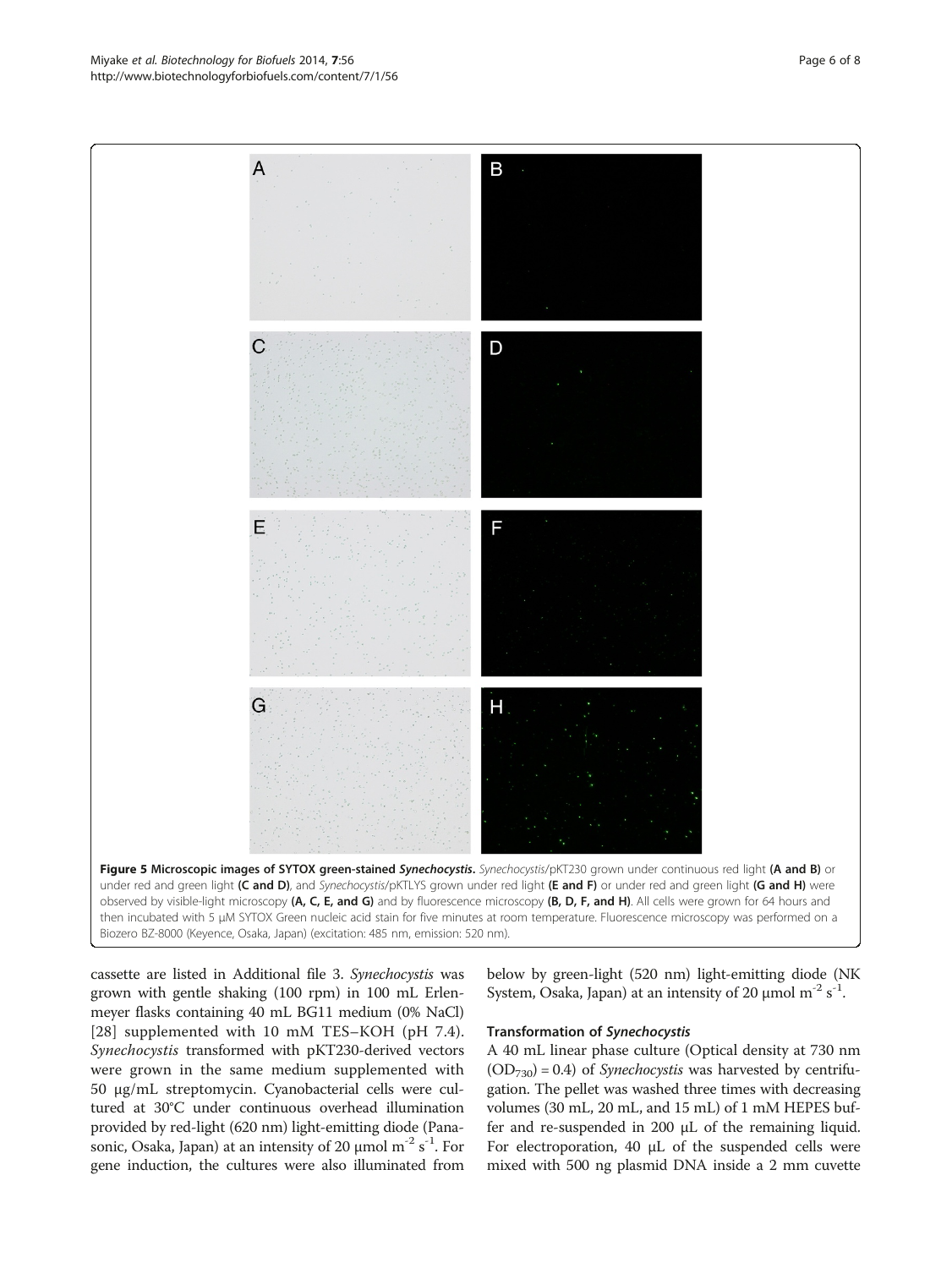<span id="page-6-0"></span>and pulsed with a Gene Pulser Xcell (Biorad, CA, United States) at 12 kV/cm at a time constant of 5 ms. Immediately following the pulse, 1 mL of BG11 was added into the cuvette and transferred to 5 mL BG11 in an Erlenmeyer flask to undergo a one-day recovery at 30°C under red-light illumination (660 nm, 20  $\mu$ mol m<sup>-2</sup> s<sup>-1</sup>). The cells were then concentrated by centrifugation to 500 μL, mixed with 5 mL melted BG11 soft agar, and spread onto a BG11 plate containing 50 μg/mL streptomycin). The plate was incubated at 30°C under red light and transformed colonies were confirmed by PCR.

#### Lysis evaluation in Synechocystis

Synechocystis transformed with the pKT230 empty vector or pKT230 harboring the lysis cassette, respectively Synechocystis/pKT230 and Synechocystis/pKTLYS, were inoculated into 40 mL BG11 liquid medium at  $OD_{730} =$ 0.1 and grown under red light as described above. When the transformants reached exponential growth, at  $OD_{730}$ near 0.5, half the cultures were kept under red light and the other half were transferred to simultaneous red- and green-light illumination, as described above. The samples were then monitored for two days by measuring the  $OD_{730}$  of the cultures and the fluorescence intensity (excitation: 620 nm, emission: 650 nm) of the supernatant after centrifugation  $(4,000 \times g, 2 \text{ min.})$  using a plate reader (Thermo Fisher Scientific Inc., MA, United States). All conditions were investigated in triplicate.

# RNA extraction and transcription analysis of holin by RT-PCR

Total RNA was isolated from 25 mL of culture using NucleoSpin RNA Clean-up kit (Takara Bio Inc., Shiga, Japan) according to the manufacturer's instructions and treated with DNase to remove genomic DNA. The extracted RNA was reverse transcribed to cDNA using PrimeScript<sup>®</sup> RT reagent kit with gDNA Eraser (Takara Bio Inc., Shiga, Japan). The transcription levels of 16S rRNA and T4 holin were analyzed by preparing reaction solutions with SYBR Premix Ex Taq™ II (Tli RNaseH Plus) (Takara Bio Inc., Shiga, Japan) using primers shown in Additional file 3. The transcription level of T4 holin was normalized by the transcription level of 16S rRNA based on the ΔΔCt method.

#### Cell fragility assay

To evaluate whether the cells expressing lysis genes were rendered fragile, the effects of osmotic shock, freezethaw, and detergent on cell integrity were investigated. After 64 hours of green-light induction, 1 mL of greenlight illuminated or green- and red-light illuminated Synechocystis/pKT230 and Synechocystis/pKTLYS were harvested by centrifugation. The osmotic-shock treatment was carried out by re-suspending the harvested pellet in 1 mL deionized water and incubating 1 hour at room temperature. The effect of freeze-thaw was investigated by placing the harvested pellet in –80°C for 30 minutes followed by 30°C for 20 minutes. This freeze-thaw was repeated once and the pellet was then re-suspended in fresh BG11 medium. The detergent treatment was carried out by re-suspending the harvested pellet in BG11 containing 1% Triton X-100 and incubating for 1 hour at room temperature. All treated samples were then centrifuged  $(4,000 \times g, 2 \text{ min})$  and the fluorescence intensity (excitation: 620 nm, emission: 650 nm) of the supernatant measured.

# Additional files

[Additional file 1:](http://www.biomedcentral.com/content/supplementary/1754-6834-7-56-S1.png) The cyanobacterial lysis device pKTLYS (bottom) was created by inserting lysis genes into the broad-host-range vector pKT230 (top). The promoter region of the Synechocystis cpcG2 gene (recognized by the CcaR response regulator) was inserted upstream of the T4 holin and T4 endolysin genes. T4 antiholin is constitutively expressed under a weak constitutive promoter (BioBrick BBa\_J23116). The cassette containing the above lysis genes was inserted into the PstI sites of pKT230 to create pKTLYS.

[Additional file 2:](http://www.biomedcentral.com/content/supplementary/1754-6834-7-56-S2.docx) Sequence of T4 lysis cassette that was inserted into the PstI sites of pKT230 to create pKTLYS, used in this study. The cpcG2 promoter region (green) and an SD-like sequence (red) of the Synechococcus sp. PCC 7002 cpcB gene were inserted upstream of the T4 holin (blue) and T4 endolysin (orange) genes. T4 antiholin (pink) is constitutively expressed.

[Additional file 3:](http://www.biomedcentral.com/content/supplementary/1754-6834-7-56-S3.docx) List of primers used in this work. [\[13](#page-7-0)].

#### **Abbreviations**

GMO: Genetically modified organism; OD: Optical density; PCR: polymerase chain reaction; RT-PCR: Reverse transcription PCR; Synechocystis: Synechocystis sp. PCC 6803.

#### Competing interests

The authors declare that they have no competing interests.

#### Authors' contributions

KM performed the evaluation of lysis systems, KA constructed the vectors used in this work, MNakamura evaluated the effect of introducing SD-like sequence in front of ATG for green-light induction. MNakajima, SF, KK, KI, and KS performed data analysis. KM, WY, KA, SF, KI, and KS participated in its design and coordination and wrote the manuscript. All authors drafted and revised the work. All authors read and approved the final manuscript.

#### Acknowledgements

This work was supported financially by the Core Research of Evolutional Science & Technology program (CREST) from the Japan Science and Technology Agency (JST).

#### Received: 13 September 2013 Accepted: 25 March 2014 Published: 9 April 2014

#### References

- 1. Zhou J, Li Y: Engineering cyanobacteria for fuels and chemical production. Protein Cell 2010, 1:207–210.
- 2. Ducat DC, Way JC, Silver PA: Engineering cyanobacteria to generate highvalue products. Trends in Biotechnol 2011, 29:95-103.
- 3. Huang HH, Camsund D, Lindblad P, Heidorn T: Design and characterization of molecular tools for a synthetic biology approach towards developing cyanobacterial biotechnology. Nucleic Acids Res 2010, 38:2577–2593.